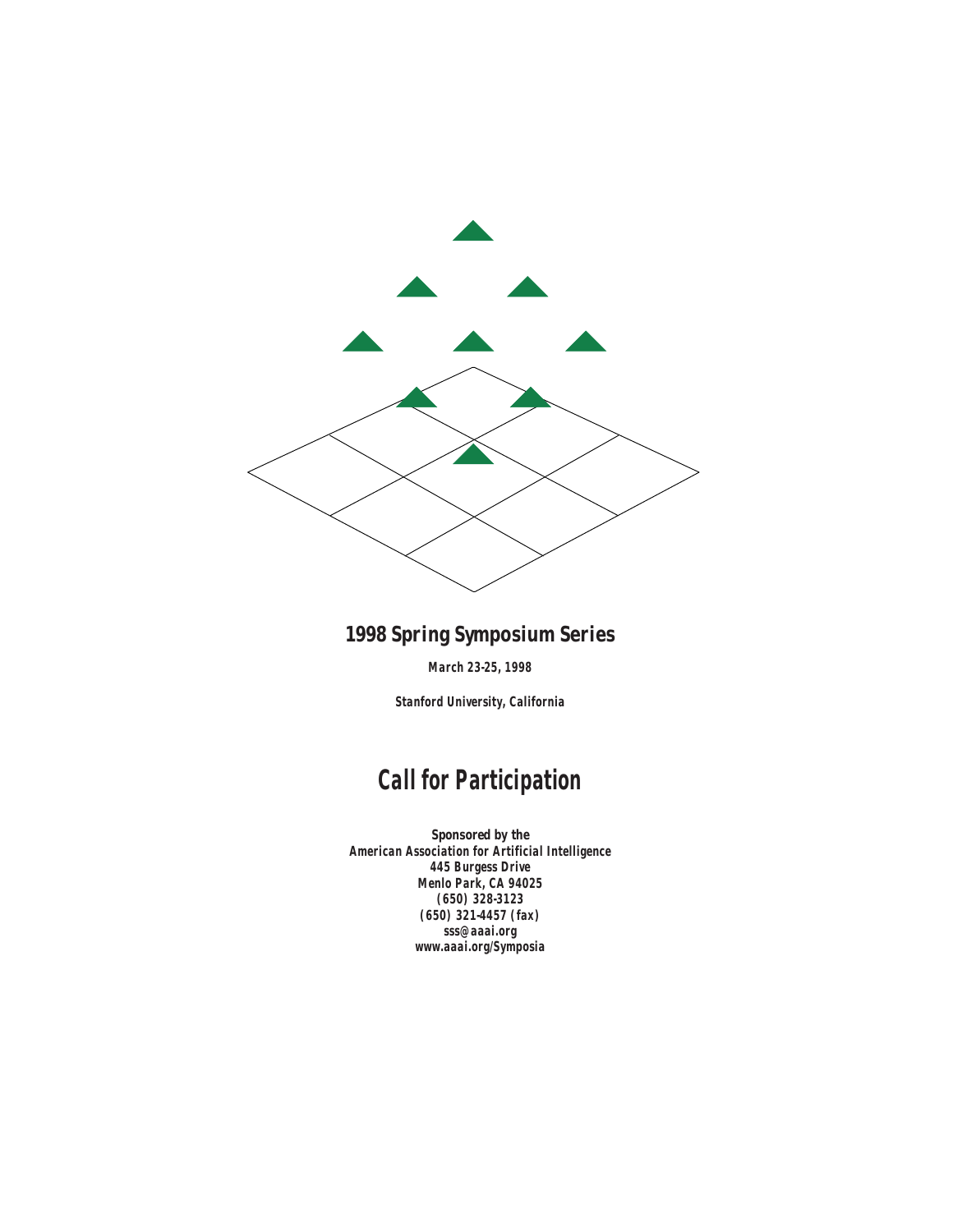The American Association for Artificial Intelligence presents the 1998 Spring Symposium Series, to be held Monday through Wednesday, March 23-25, 1998, at Stanford Universi-

ty. The topics of the eight symposia are:

• Applying Machine Learning to Discourse Processing

• Integrating Robotic Research: Taking the Next Leap

• Intelligent Environments

• Intelligent Text Summarization

• Interactive and Mixed-Initiative Decision-Theoretic Systems

• Multimodal Reasoning

• Prospects for a Commonsense Theory of Causation

• Satisficing Models

Symposia will be limited to between forty and sixty participants. Each participant will be expected to attend a single symposium. Working notes will be prepared and distributed to participants in each symposium.

A general plenary session, in which the highlights of each symposium will be presented, will be held on Tuesday, March 24, and an informal reception will be held on Monday, March 23.

In addition to invited participants, a limited number of other interested parties will be able to register in each symposium on a firstcome, first-served basis. Registration information will be available by December 15, 1997. To register, contact

AAAI 445 Burgess Drive Menlo Park, CA 94025 (650) 328-3123 (650) 321-4457 (fax) sss@aaai.org

http://www.aaai.org/Symposia/

### **Submission Information**

Submissions for the symposia are due on October 24, 1997. Notification of acceptance will be given by November 14, 1997. Material to be included in the working notes of the symposium must be received by January 17, 1998. See the appropriate section below for specific submission requirements for each symposium.

This document is available at www.aaai.org/Symposia/Spring/1998/sssparticipation-98.html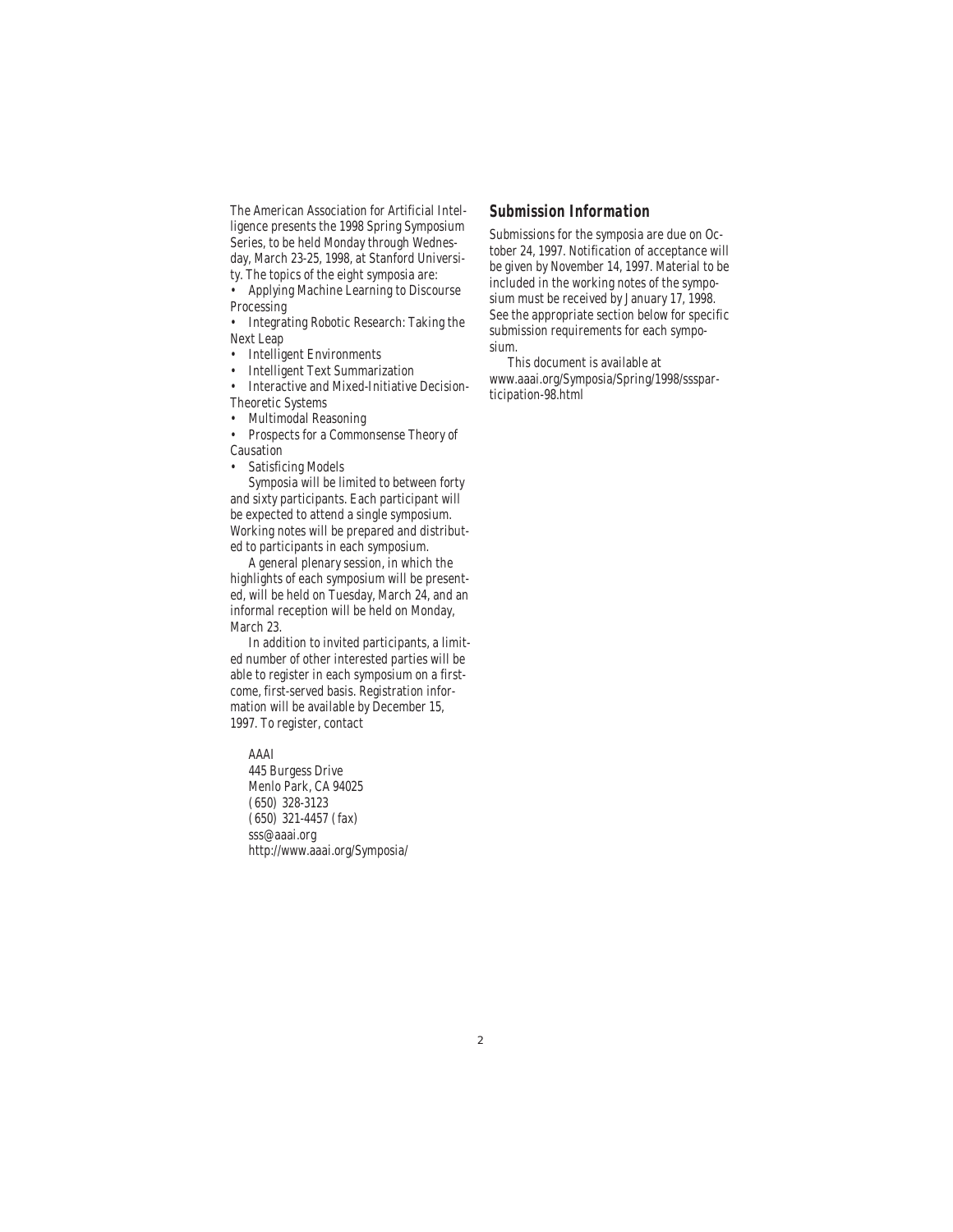# **Applying Machine Learning to Discourse Processing**

Following success in using machine learning (ML) techniques in speech, syntactic, and semantic processing, there has been an increasing interest in applying ML to discourse problems such as dialogue act prediction, cue word usage, and discourse segmentation. This symposium will bring together researchers interested in exploring the potential contribution of ML to discourse interpretation and generation. We will address issues from the discourse processing and machine learning points of view.

*From the discourse processing point of view:*

- What discourse understanding/generation tasks are or are not suitable for processing using ML-acquired models?
- How should traditional approaches be integrated with ML approaches?
- What types of pragmatic knowledge (e.g., discourse recipes, cue phrase classification) can or cannot be acquired by ML?
- What kinds of categories and features can be tagged automatically and/or reliably?
- How can useful features be identified? *From the machine learning point of view:*
- What ML techniques may be suitable for acquiring knowledge for discourse processing? How do they compare in terms of accuracy, efficiency, speed, amount of training data needed?
- What discourse corpora are currently available for ML? What other corpora are needed?
- What characteristics of discourse processing cause problems for existing ML techniques?

## **Submissions**

Authors may submit one of the following:

- A technical paper (8 pages maximum) describing research in discourse processing involving ML techniques.
- A position paper (3 pages maximum) addressing any of the issues related to the symposium theme.
- A statement of interest describing your prior experience and publications related to the symposium theme.

Papers may be submitted either electronically (due October 21) or in hard copy (due October 24). Electronic submissions can be in plain ASCII text, PDF, PostScript, or by giving the URL of a web site containing the submission. For detailed submission instructions (including submission addresses), see: www.cs.cmu.edu/afs/cs.cmu.edu/user/ngreen/ public-web-pages/sss-98.html

### **Organizing Committee**

Jennifer Chu-Carroll (cochair), Bell Laboratories (jencc@bell-labs.com); Nancy Green (cochair), Carnegie Mellon University (Nancy.Green@cs.cmu.edu); Barbara Di Eugenio, University of Pittsburgh; Peter Heeman, Oregon Graduate Institute; Diane Litman, AT&T Labs - Research; Raymond Mooney, University of Texas at Austin; Johanna Moore, University of Pittsburgh; David Powers, Flinders University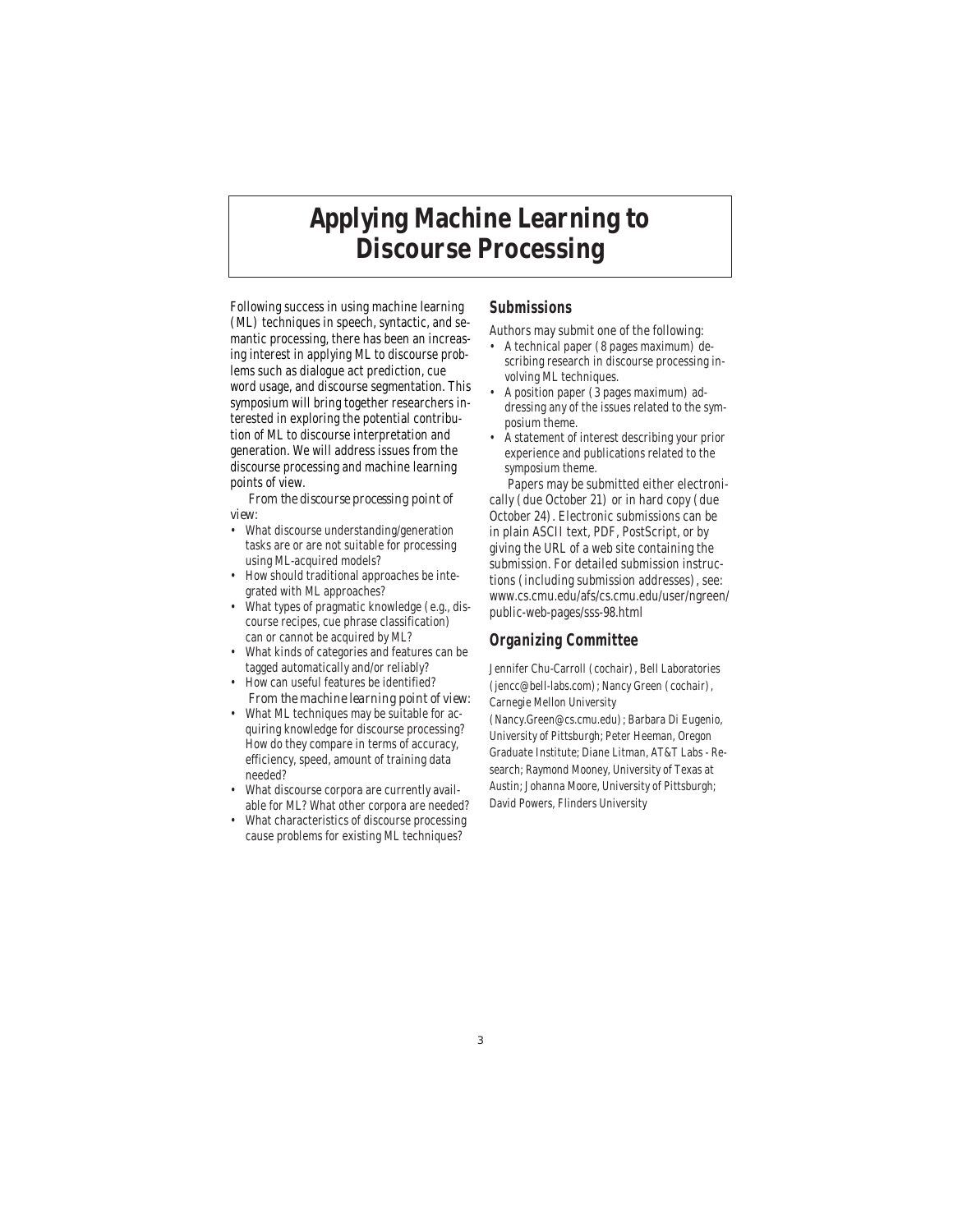# **Integrating Robotic Research: Taking the Next Leap**

In recent years, many interesting solutions have been found for specific pieces of the general robotics problem. In fact, it now appears that enough of the separate parts have been solved that we might expect real progress to be made in solving harder, general tasks. However, research groups, because of limited funding, staff or hardware, continue to work in narrowly focused areas. To make the next leap in capability, the community must work together to merge these independent efforts. This workshop will bring together robot and AI practitioners to explore how we might take that leap.

To help generate ideas and discussion, we have identified several general areas that have a role in robot integration, and have identified key questions in each area.

Please refer to our web site for a complete listing of general areas and key questions: www.aic.nrl.navy.mil/~schultz/aaai98/

We seek papers or abstracts on integrating, distributing, and/or testing robotic components, and related areas. We do not want papers that address single robotic activities, such as a particular vision or navigation algorithm. To ensure relevance, papers should address one or more of the topics and questions listed at the web site above.

### **Submissions**

Submissions (preferably by e-mail) of extended abstracts (1-2 pages) or complete papers (less than 8 pages) should be sent to one of the two cochairs listed below.

David Kortenkamp, Metrica, cochair Metrica Inc. NASA Johnson Space Center — MC: ER2 Houston TX 77058 david.m.kortenkamp1@jsc.nasa.gov

Alan Schultz, NRL, Cochair Naval Research Laboratory Code 5514 Washington DC 20375-5337 schultz@aic.nrl.navy.mil

#### **Organizing Committee**

David Kortenkamp, Metrica, Inc.; Alan Schultz, Naval Research Laboratory; Ron Arkin, Georgia Institute of Technology; Reid Simmons, Carnegie Mellon University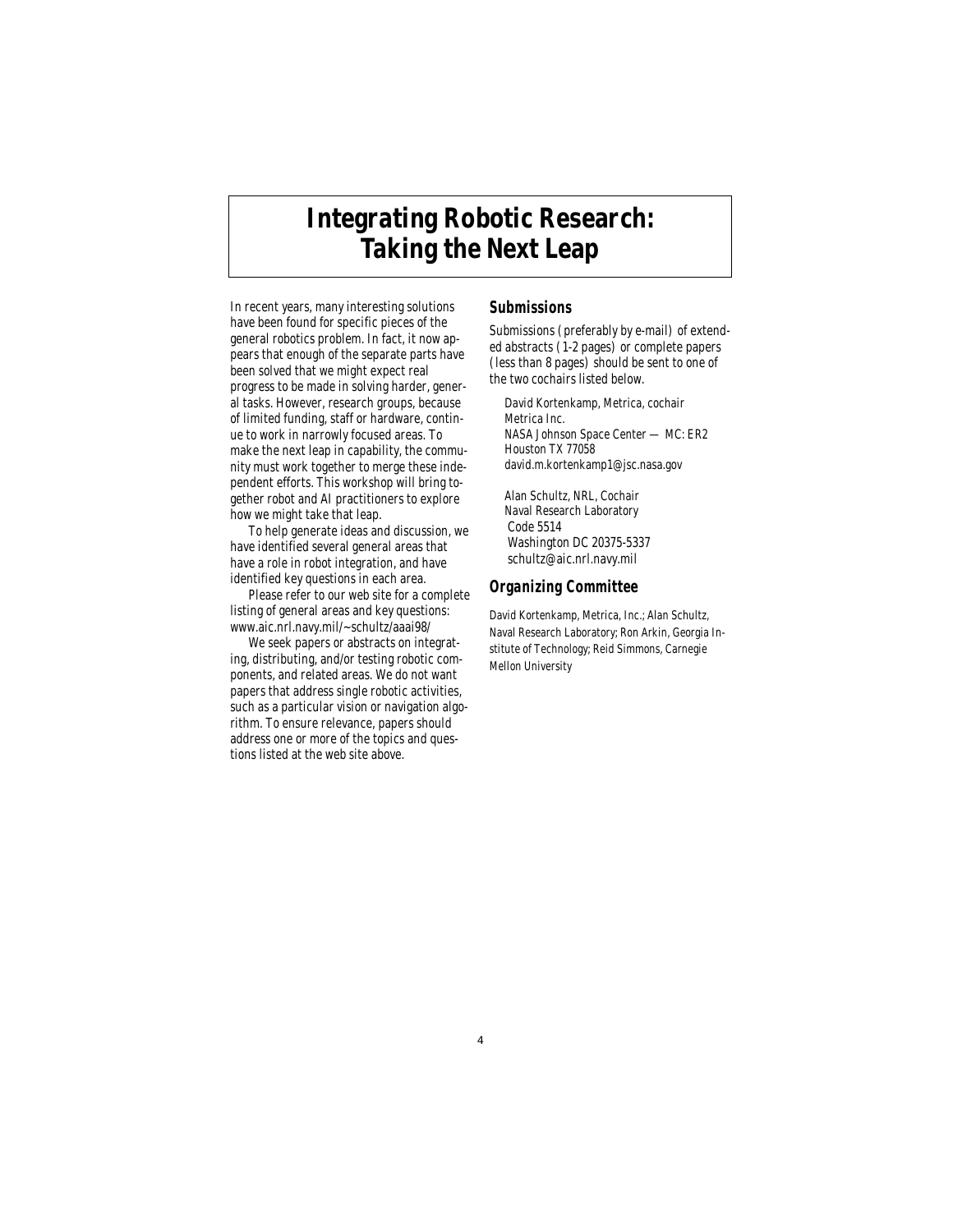# **Intelligent Environments**

Intelligent environments are spaces in which computation is seamlessly used to enhance ordinary activity. They enable tasks historically outside the normal range of humancomputer interaction by connecting computers to normal, everyday phenomena that have traditionally been outside the purview of contemporary user-interfaces. Their applications are not spreadsheets and word processing but intelligent rooms and personal assistants.

Interaction with these environments should be in terms of forms that people are naturally comfortable with. Their user-interface primitives are not menus, mice and windows but gesture, speech, context, and affect. At least in theory, it should be possible for a person to forget she is using a computer while interacting with one.

Building intelligent environments requires a unique breadth of knowledge that extends beyond any of the traditional boundaries of AI research areas. The purpose of this symposium is to bring together researchers from various AI backgrounds to discuss the issues involved in creating these complex, interactive, embedded systems. We expect to have relevant contributions from interested researchers in computer vision, software agents, knowledge representation, robotics, machine learning, and speech understanding. (Additional information about this symposium is available at www.ai.mit.edu/people/mhcoen/IE)

### **Submissions**

Potential participants should submit a short paper (up to 5-8 pages) describing work in progress, completed work, positions, test beds, discussion topics or potential panels. Other interested participants should submit a one to two page description of their work or interest in this area (including a short list of related publications) or specific questions and issues that they feel should be addressed.

Submissions must include title, author's name(s), affiliation, mailing address, e-mail address, phone and fax numbers. Invited participants will be asked to submit PostScript versions of their papers.

Five hard copies of your submission should be sent to:

Michael Coen MIT AI Lab 545 Technology Square Cambridge, MA 02139

### **Organizing Committee**

Michael Coen (chair), Massachusetts Institute of Technology (mhcoen@ai.mit.edu); Gregory Abowd, Georgia Institute of Technology (abowd@cc.gatech.edu); Aaron Bobick, Massachusetts Institute of Technology (bobick@media.mit.edu); Jeremy Cooperstock, Sony Computer Science Laboratory (jer@csl.sony.co.jp); Eric Horvitz, Microsoft Research (horvitz@microsoft.com).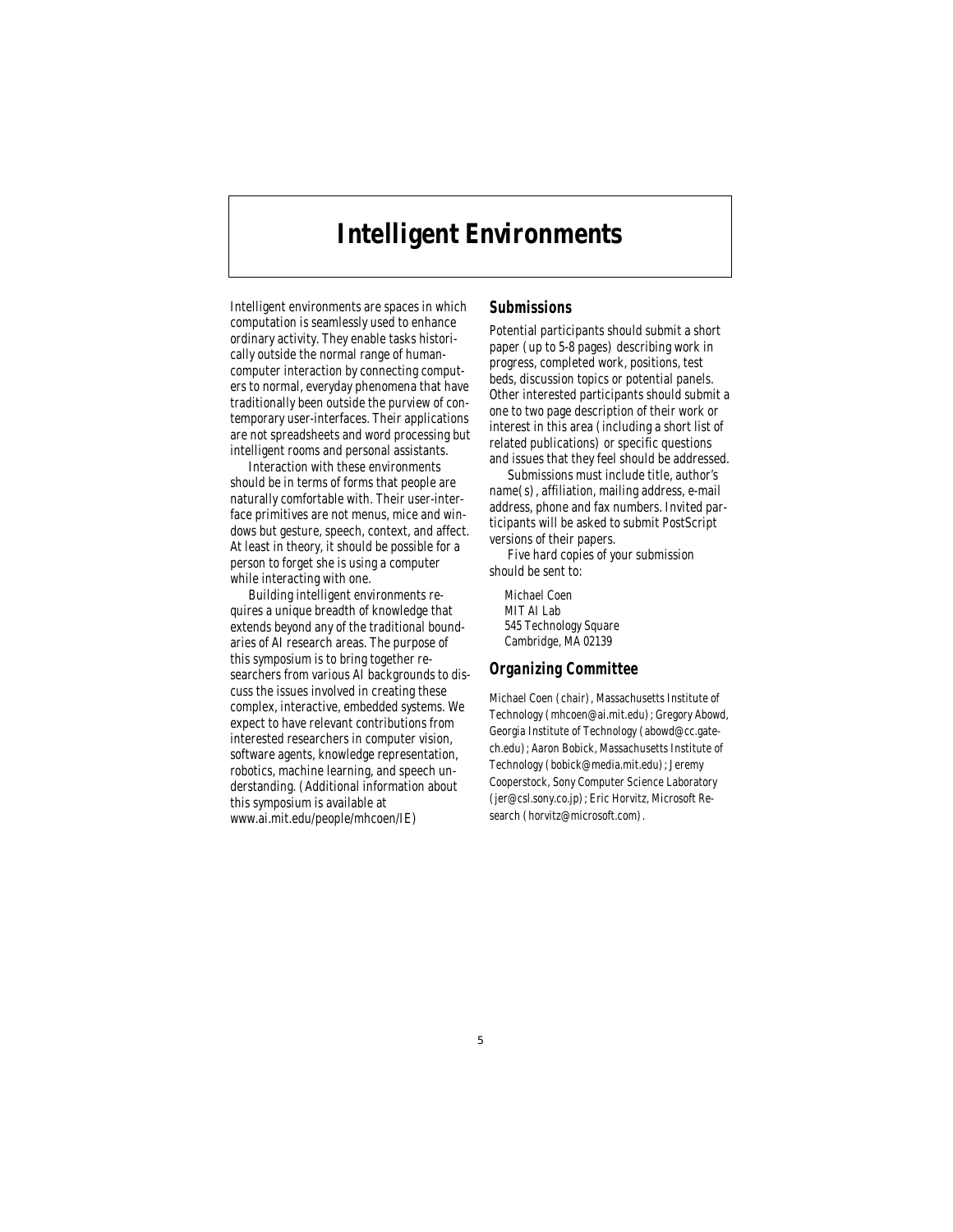# **Intelligent Text Summarization**

With the proliferation of online textual resources, it has become very difficult to find information of interest. Improving access to online information includes finding relevant documents (information retrieval) and presenting only information that matches the user's interests (text summarization).

While the recent ACL/EACL Workshop on Intelligent Scalable Text Summarization represented more heavily statistical approaches, this symposium will focus primarily on symbolic techniques. It will include formal presentations and discussions of existing techniques and open problems. Using input from potential participants, the program committee will present a series of questions to which attendees will be encouraged to suggest approaches and solutions.

Sample topics include the following:

- AI techniques
- Knowledge representation issues
- Discourse analysis and discourse planning
- Concise text generation Summarization of multiple documents
- Generation of updates
- Architectures for summarization
- Multilingual and multimodal summarization
- User modeling
- **Scalability**
- Evaluation of text summarization

#### **Submissions**

Potential participants should submit either a *full technical paper* (PostScript, 11-point font, up to 5000 words); a *description of a demonstration or video*; or a *statement of interest* (up to 1000 words) that is a description of an ongoing research effort; a position statement; a description of a problem to be discussed; a proposal for an activity related to text summarization that can take place at the symposium; a description of a completed summarization system; or descriptions of tools, corpora, or other resources, especially if they can be shared with others.

Participants are encouraged to include URLs related to text summarization (bibliographies, papers, projects, tools, corpora).

Selection will be made in the following order:

- 1. People who present papers (one person per paper)
- 2. Other presenters
- 3. Collaborators of the above
- 4. People with strong statements of interest
- 5. Others as space permits Send all submissions electronically to

radev@cs.columbia.edu. If you are unsure whether your file will print at our site, please submit four days before the deadline in order to receive a confirmation.

Dragomir Radev (cochair) Department of Computer Science Columbia University 1214 Amsterdam Avenue New York, NY 10027-7003, USA Telephone: 1-212-939-7118 Fax: 1-212-666-0140 http://www.cs.columbia.edu/~radev/ aaai-sss98-its

### **Organizing Committee**

Eduard Hovy (cochair), USC/ISI (hovy@isi.edu); Dragomir Radev (cochair), Columbia University (radev@cs.columbia.edu); Michael Elhadad, Ben-Gurion University (elhadad@cs.bgu.ac.il); Inderjeet Mani, MITRE (imani@mitre.org); Daniel Marcu, University of Toronto (marcu@cs.toronto.edu); Kathleen McKeown, Columbia University (kathy@cs.columbia.edu); Amit Singhal, AT&T Research (singhal@research.att.com); Karen Sparck Jones, University of Cambridge (ksj@cl.cam.ac.uk); Stan Szpakowicz, University of Ottawa (szpak@csi.uottawa.ca).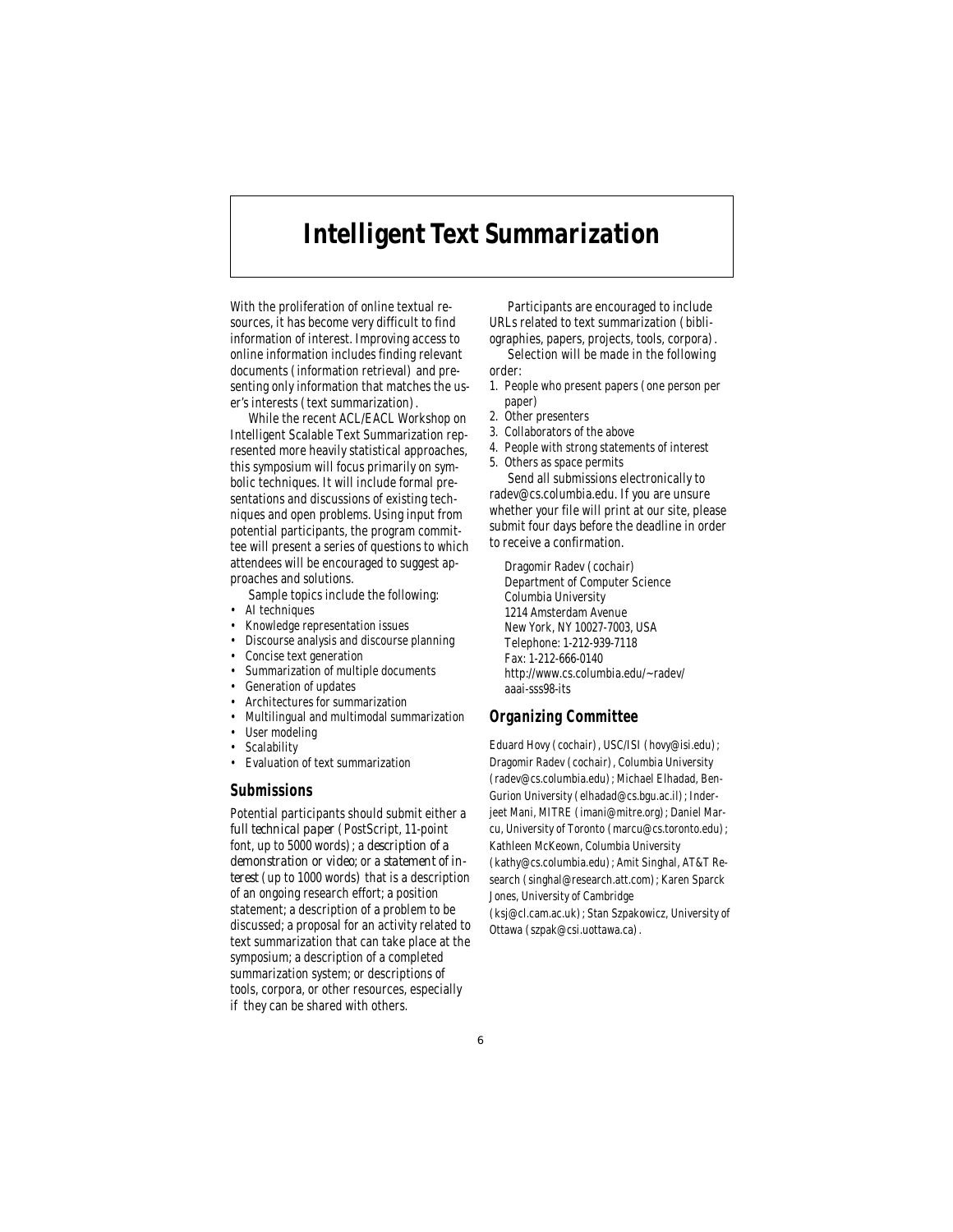# **Interactive and Mixed-Initiative Decision-Theoretic Systems**

Building an interactive decision-theoretic problem solver raises a number of issues concerning elicitation of the domain model and presentation of the results. While standard techniques are available for eliciting probability and utility models, the elicitation task is typically time consuming and tedious. Elicitation in decision analysis has required specification of a complete model, even though much of the model may be irrelevant to the problem actually being solved. Furthermore, decision-analytic elicitation requires the skill of an expert to identify what information is important and what simplifying assumptions are appropriate. Problem solving results must be presented to the user in an easily intelligible form and one that facilitates communicating additional requirements to the system if the user is not satisfied with the results.

This symposium will provide a forum for identifying key problems to be addressed and techniques for solving them. Issues to be addressed include: the nature of interaction required by various applications; representations and strategies that facilitate elicitation; inference with incomplete models; use of different representations for communication and inference; incorporation of constraints other than probability and utility; and display of results to facilitate user feedback. A more detailed description of the symposium can be found at www.cs.washington.edu/research/projects/ai/www/idts.

### **Submissions**

Submissions to the symposium can take one of three forms. We highly encourage electronic submission in PostScript (preferred) or MS Word format to idts-

submissions@cs.washington.edu. Please use single-column format and 12 point type.

Full papers of up to 10 pages will be considered for plenary presentation. (Authors of full papers may be asked to give poster presentations depending on the schedule.) Short papers of up to 5 pages will be considered for poster presentation. Parties who would simply like to participate in the workshop may submit position papers of up to 2 pages. We welcome demonstrations of working systems. If you are interested in giving a demo, send e-mail to the above address.

### **Organizing Committee**

Peter Haddawy (cochair), University of Wisconsin-Milwaukee (haddawy@cs.uwm.edu); Steve Hanks (cochair), University of Washington (hanks@cs.washington.edu); Denise Draper, Rockwell Palo Alto Research Laboratory (draper@rpal.rockwell.com); Tze Yun Leong, The National University of Singapore (leongty@iscs.nus.edu.sg).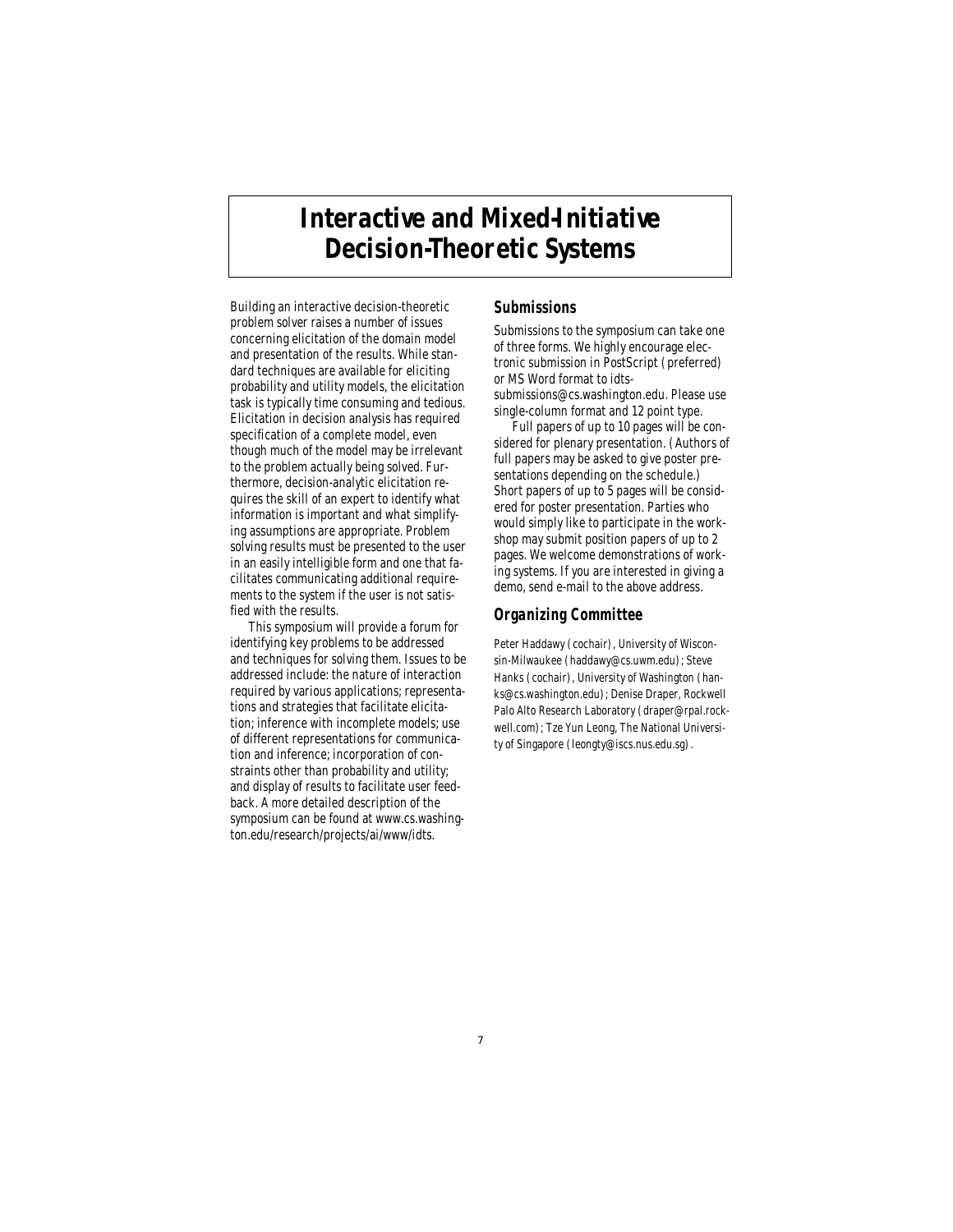## **Multimodal Reasoning**

There are a number of AI reasoning modes or paradigms that have widespread application, e.g. case-based reasoning, constraint-based reasoning, model-based reasoning, rulebased reasoning. The symposium will encourage integration of these reasoning modes, and interaction among the corresponding research communities. Topics include, but are not limited to:

- Combining reasoning methods in a single application
- Using one form of reasoning to support or guide another
- Compiling one form of reasoning experience into another form of reasoning knowledge
- Transferring successful methods from one form of reasoning to another
- Interoperability of applications based on different reasoning technology
- Switching among alternative forms of reasoning
- Comparing and evaluating reasoning alternatives for specific problem domains
- Identifying categories, structures, or properties of knowledge or tasks for which different reasoning techniques are appropriate or advantageous
- Systematically relating reasoning formalisms
- Demonstrating practical advantages of a multimodal approach for real problems

• Identifying and exploiting commonalities Papers grounded in specific problems or domains will be welcome. More general or theoretical insights will also be appropriate. The Symposium will encourage building on the specific experiences of the attendees towards general principles of multimodal reasoning architecture, multimodal both in the sense of combining modes, and in the sense of being relevant to multiple modes.

### **Submissions**

Submit an abstract of a new paper or a summary of previous relevant work. Submissions should be no more than four pages, single column, 12 point type. Include an illustrative example. E-mail PostScript of submissions to multimodal@cs.unh.edu.

Eugene Freuder (chair) Department of Computer Science University of New Hampshire Durham, NH 03824 USA ecf@cs.unh.edu

The symposium web page is at: www.cs.unh.edu/ccc/mm/sym.html.

#### **Organizing Committee**

Edwina Rissland, University of Massachusetts; Peter Struss, Technical University of Munich; Milind Tambe, University of Southern California

#### **Program Committee**

Rene Bakker, Telematics Research Centre; Karl Branting, University of Wyoming; Nick Cercone, University of Regina; Ashok Goel, Georgia Institute of Technology; Vineet Gupta, Xerox Palo Alto Research Center; David Leake, University of Indiana; Amnon Meisels, Ben Gurion University; Robert Milne, Intelligent Applications Ltd; Pearl Pu, Ecole Polytechnique Fédérale de Lausanne; Ron Sun, University of Alabama; Jerzy Surma, Technical University of Wroclaw; Katia Sycara, Carnegie Mellon University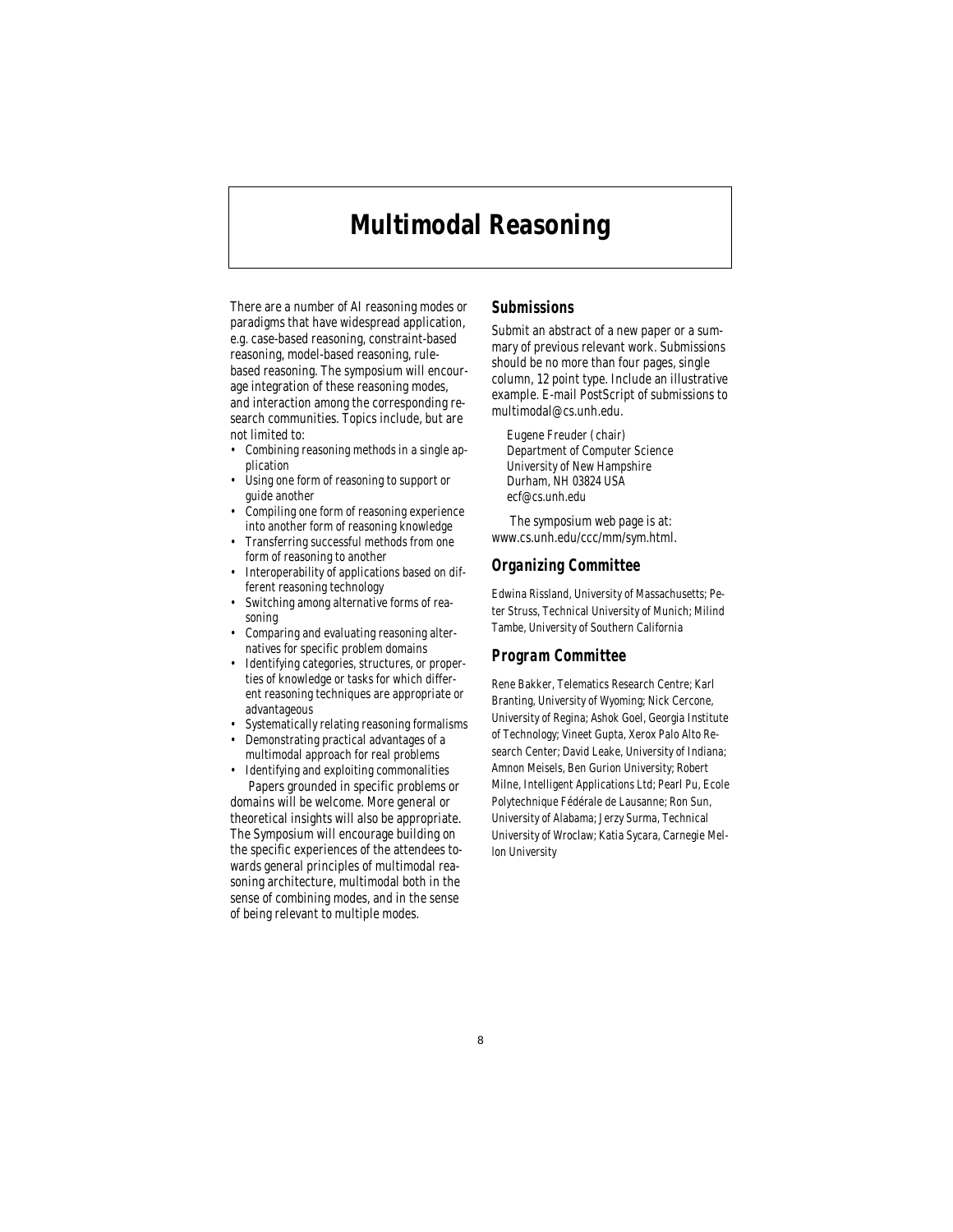# **Prospects for a Commonsense Theory of Causation**

The goal of this symposium is to stimulate efforts towards the development of a commonsense theory of causation while also encouraging discussion on the prospects for and impediments to such a theory. Ultimately, a theory of causation would play a central role in many tasks of importance to AI: for example, planning, reasoning about action, diagnosis, and explanation. However, progress in these areas has often been explored independently of considerations into the general properties that a theory of causation might have.

Papers can address, but are not limited to, any of the following issues. In addition, papers that draw connections to related disciplines, such as philosophy and language, as well as position papers are also encouraged.

- *The expression of causal laws:* Generality of causal laws; axiomatizations of causation (direction, time, properties); relations of laws at distinct levels of representation and granularity; qualitative versus quantitative descriptions of physical systems.
- *Acquisition of causal laws:* Distinguishing causal laws from other knowledge; probabilistic reasoning in support of acquisition of causal models; inferring models from observations; lessons from qualitative reasoning systems.
- *Counterfactual reasoning:* Role of counterfactual reasoning in causation; is causation or counterfactual reasoning primitive; similarity metrics on possible worlds.
- *Causal explanation:* Linking causal laws ranging over primitive events to reports involving higher level events; choosing the most "salient" cause among a number of causes; identifying and axiomatizing the most important causal relations that can be used to construct a useful causal language.

• *Analysis of philosophical issues:* Fail-safe causation, preemption, causal-overdetermination, etc; impact on AI efforts; is commonsense causation supervenient on, for example, scientific theorizing?

#### **Submissions**

Paper submissions should be e-mailed in PostScript form and should not exceed ten single-spaced pages. Those wishing to attend without contributing a paper should submit a 1-2 page statement of background and interest. Submissions and questions should be directed to ortiz@eecs.harvard.edu. Further information will be posted at www.eecs.harvard.edu/~ortiz/cause98.html.

#### **Organizing Committee**

Charlie Ortiz (Chair), Harvard University (ortiz@eecs.harvard.edu); Leora Morgenstern, IBM T.J. Watson Research Center (leora@watson.ibm.com); Glenn Shafer, Rutgers University (gshafer@andromeda.rutgers.edu); Rich Thomason, University of Pittsburgh (thomason@isp.pitt.edu); Yoav Shoham, Stanford University (shoham@cs.stanford.edu).